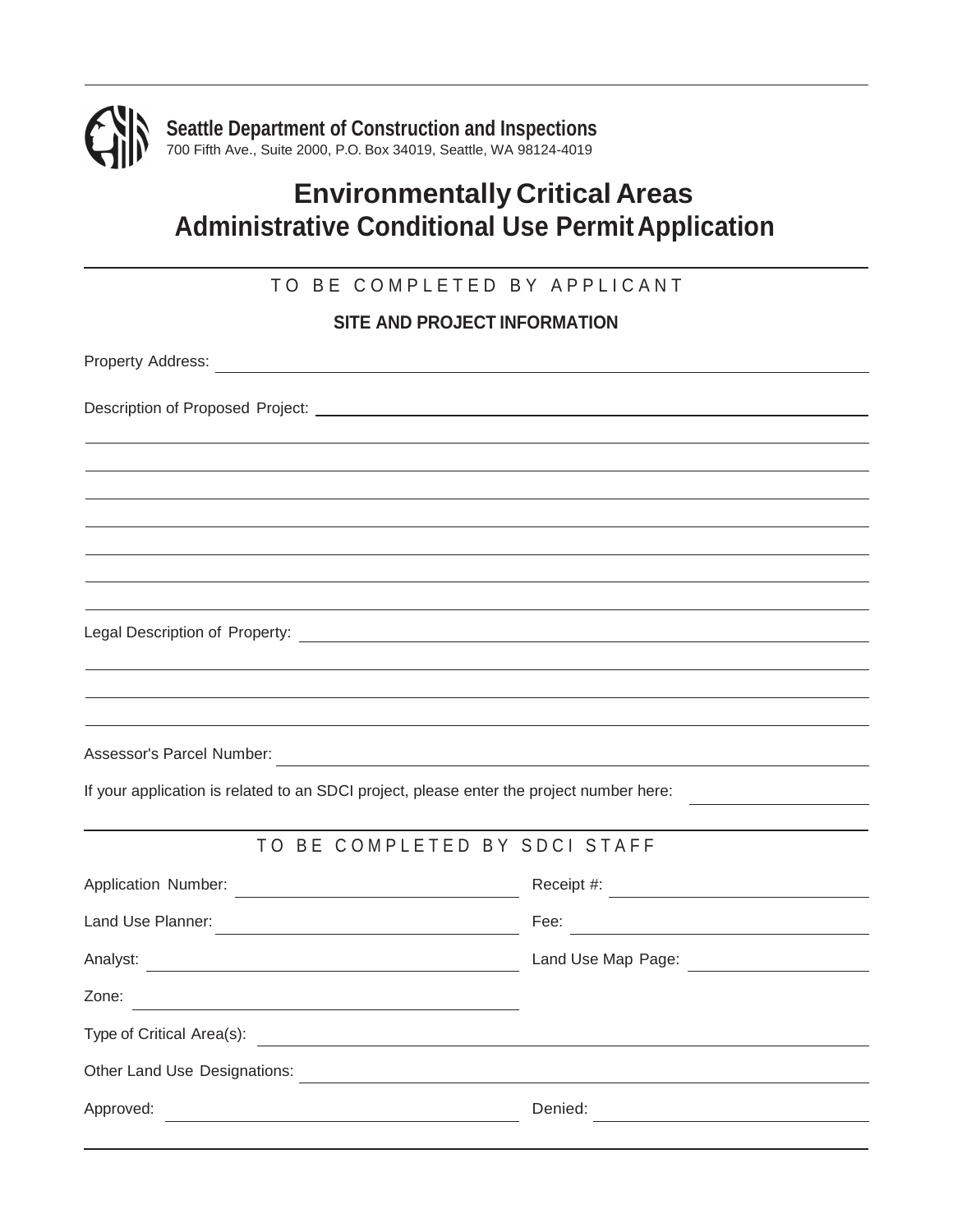### TO BE COMPLETED BY APPLICANT

### **NAME AND ADDRESS OF OWNER(S) OF THE PROPERTY**

| NAME AND ADDRESS OF AGENT FOR OWNER(S)                                           |
|----------------------------------------------------------------------------------|
|                                                                                  |
|                                                                                  |
|                                                                                  |
|                                                                                  |
| ,我们也不会有什么?""我们的人,我们也不会有什么?""我们的人,我们也不会有什么?""我们的人,我们也不会有什么?""我们的人,我们也不会有什么?""我们的人 |
|                                                                                  |
|                                                                                  |